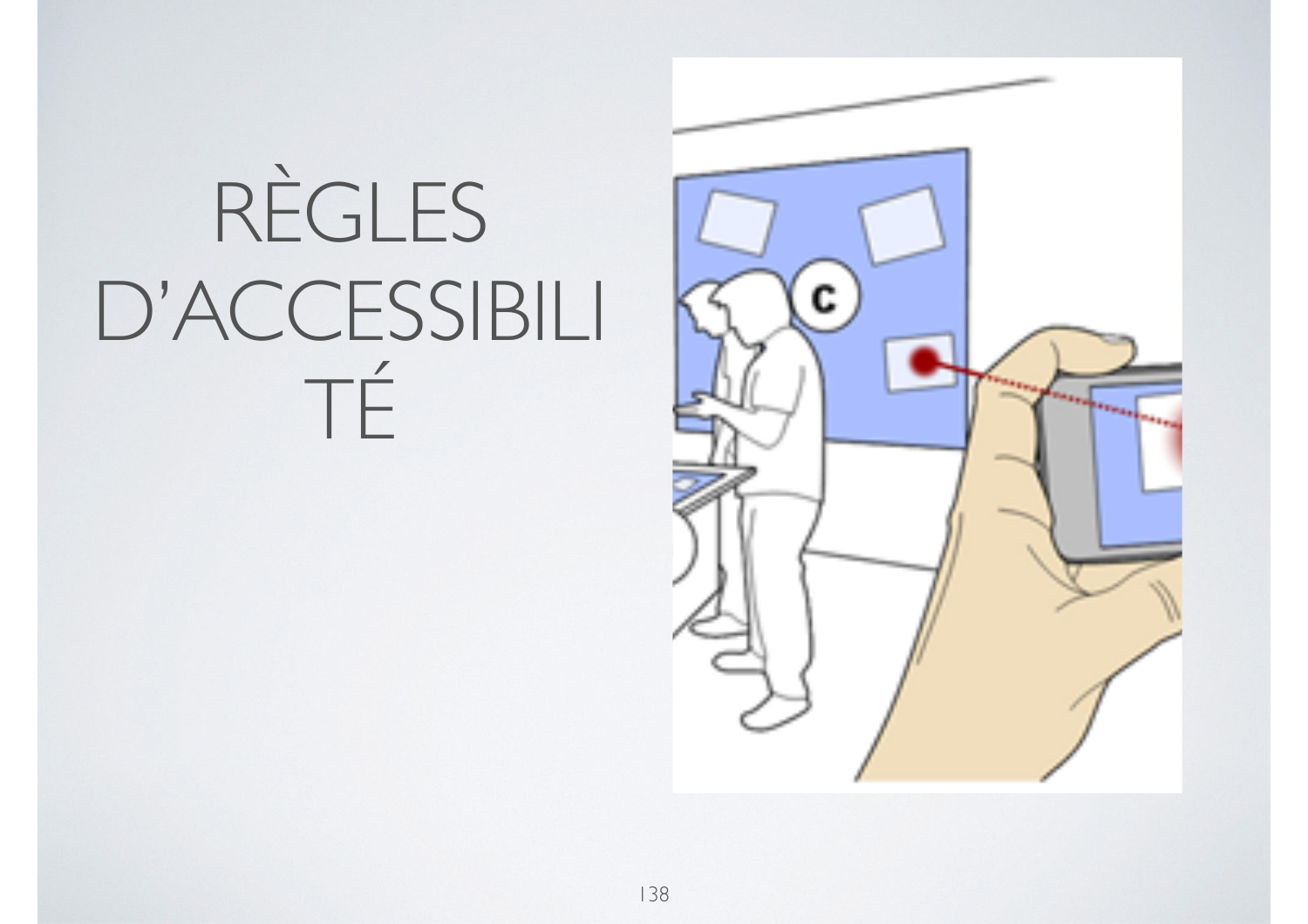Règles d'accessibilité (web content accessibility guidelines)

- Par où commencer ? http://www.w3.org/WAI/WCAG20/ quickref/
- Pour faire simple, WCAG = 4 principes ...
	- Perceptible : L'utilisateur doit pouvoir percevoir tout constituant de l'IHM (c.-à-d. l'information proprement dite, widgets, décorations)
	- Opérable : tous les constituants de l'IHMC doivent être manipulables
	- Compréhensible : déjà vu précédemment
	- Robuste : contenu doit être interprétable par une gde variété d'e user agents et de technologies d'assistance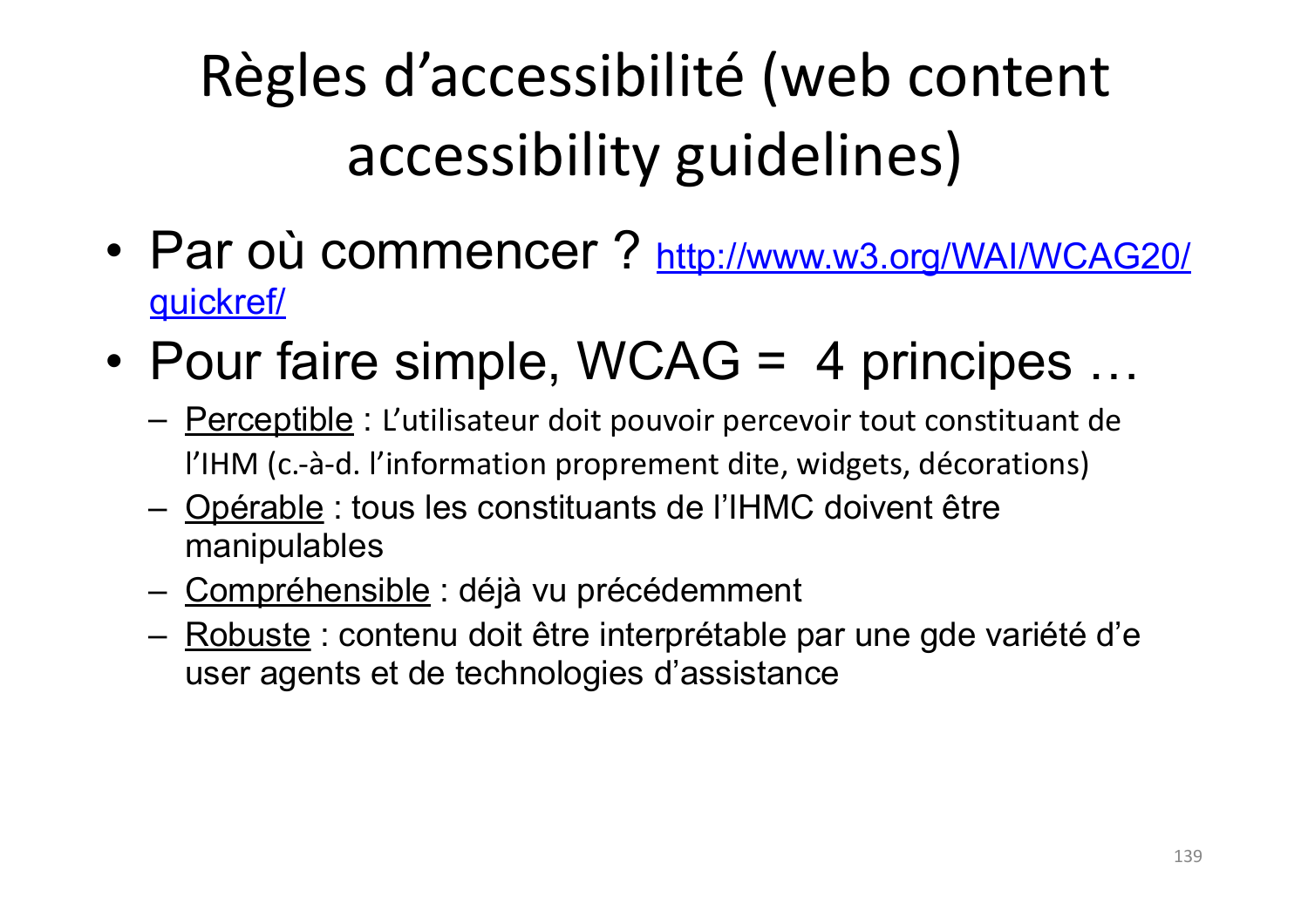## $WCAG - Principe$  1 – perceivable

- L'utilisateur doit pouvoir percevoir tout constituant de l'IHM (c.-à-d. l'information proprement dite, widgets, décorations)
- Voir les propriétés générales d'observabilité et d'honnêteté du cours
- 4 recommandations  $(R1.1, R1.2, R1.3, R1.4)$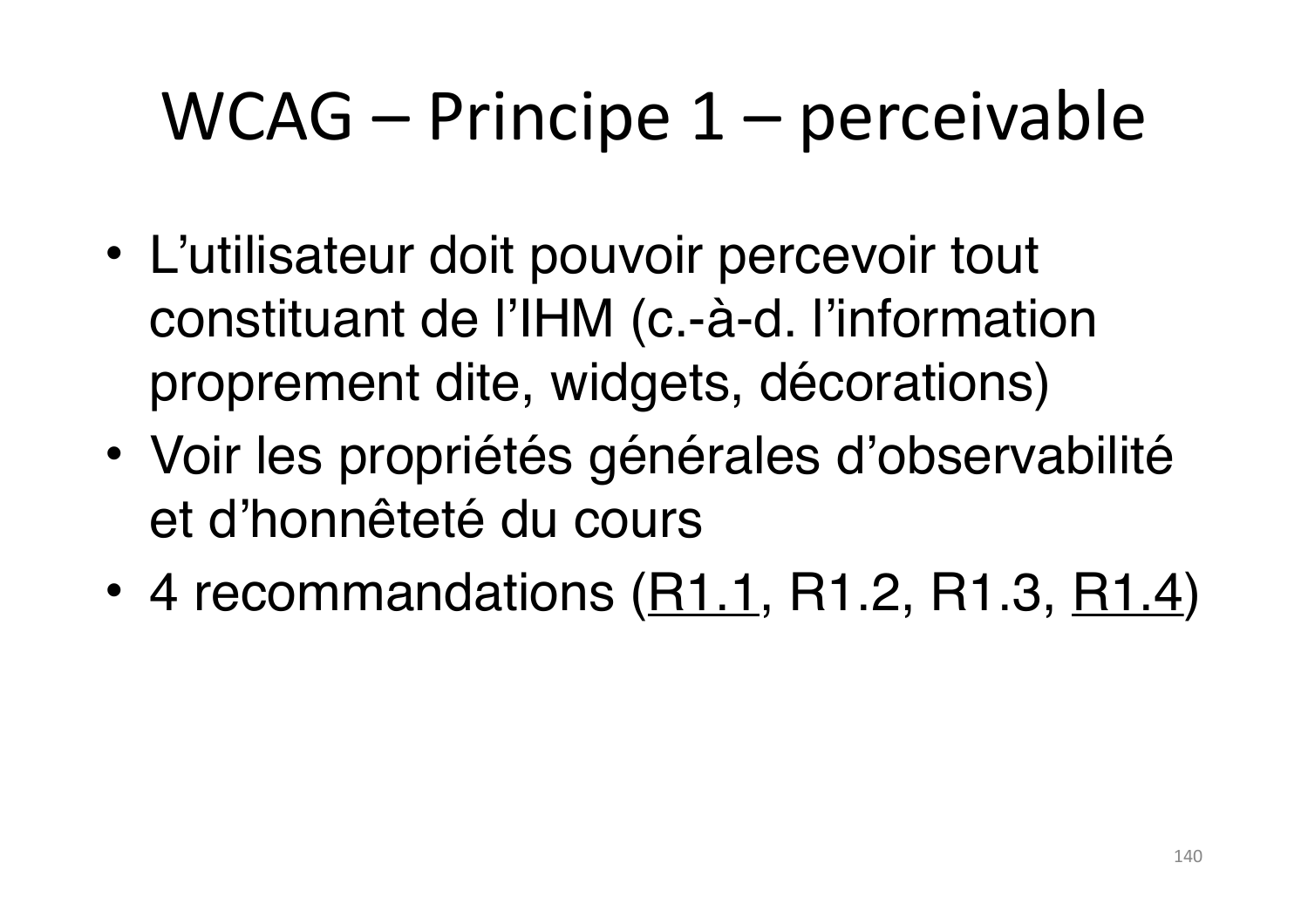#### $WCAG - Principe$  1 – Perceivable – recommandation R1.1 : alternative textuelle

- Pour tout constituant non textuel de l'IHMC, fournir une représentation textuelle équivalente
- Exemples : extrait, pages suivantes http://www.w3.org/TR/UNDERSTANDING-WCAG20/textequiv-all.html#text-equiv-all-examples-head
- A data chart

A bar chart compares how many widgets were sold in June, July, and August. The short label says, "Figure one - Sales in June, July and August." The longer description identifies the type of chart, provides a high-level summary of the data, trends and *implications* comparable to *those available from the chart. Where possible and practical, the actual* data *is* provided in a table.

• An audio recording of a speech *The link to an audio clip says, "Chairman's speech to the assembly."* A *link* to a text transcript is provided immediately after the link to the *audio clip.*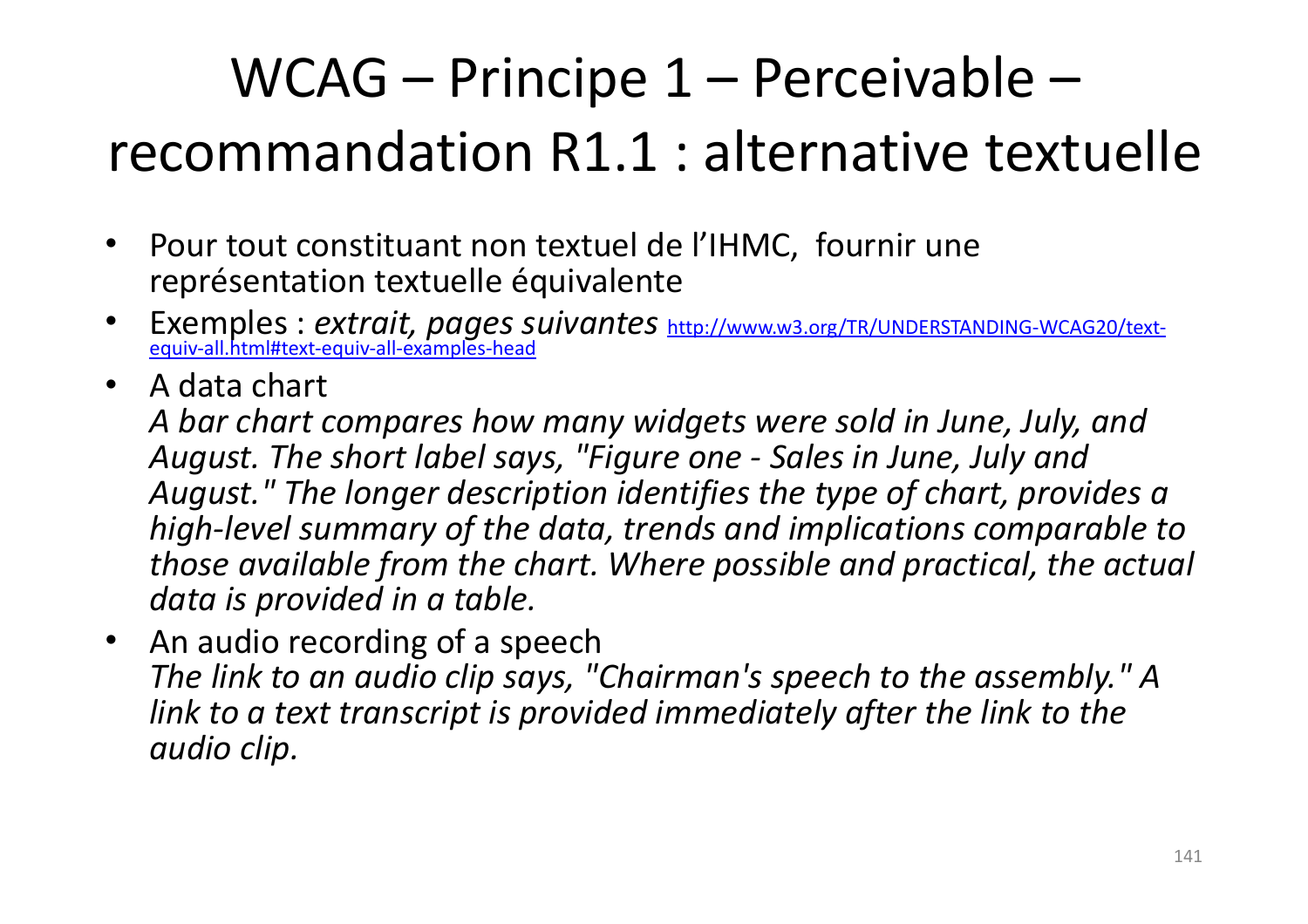#### $WCAG - Principe 1 - Perceivable$ recommandation R1.1 : alternative textuelle

• A photograph of an historic event in a news story A photograph of two world leaders shaking hands accompanies a news story about an international summit meeting. The text alternative says, "President X of Country *X shakes hands with Prime Minister Y of country Y."* 

- An animation that illustrates how a car engine works *There is no audio and the animation is part of a tutorial that describes* how an engine works. Since the text of the tutorial already provides a full explanation, the image is an alternative for text and the text alternative includes only a brief description of the animation and refers to the tutorial text for more information.
- An audio recording of a speech The link to an audio clip says, "Chairman's speech to the assembly." A *link* to a text transcript is provided immediately after the link to the *audio clip.*